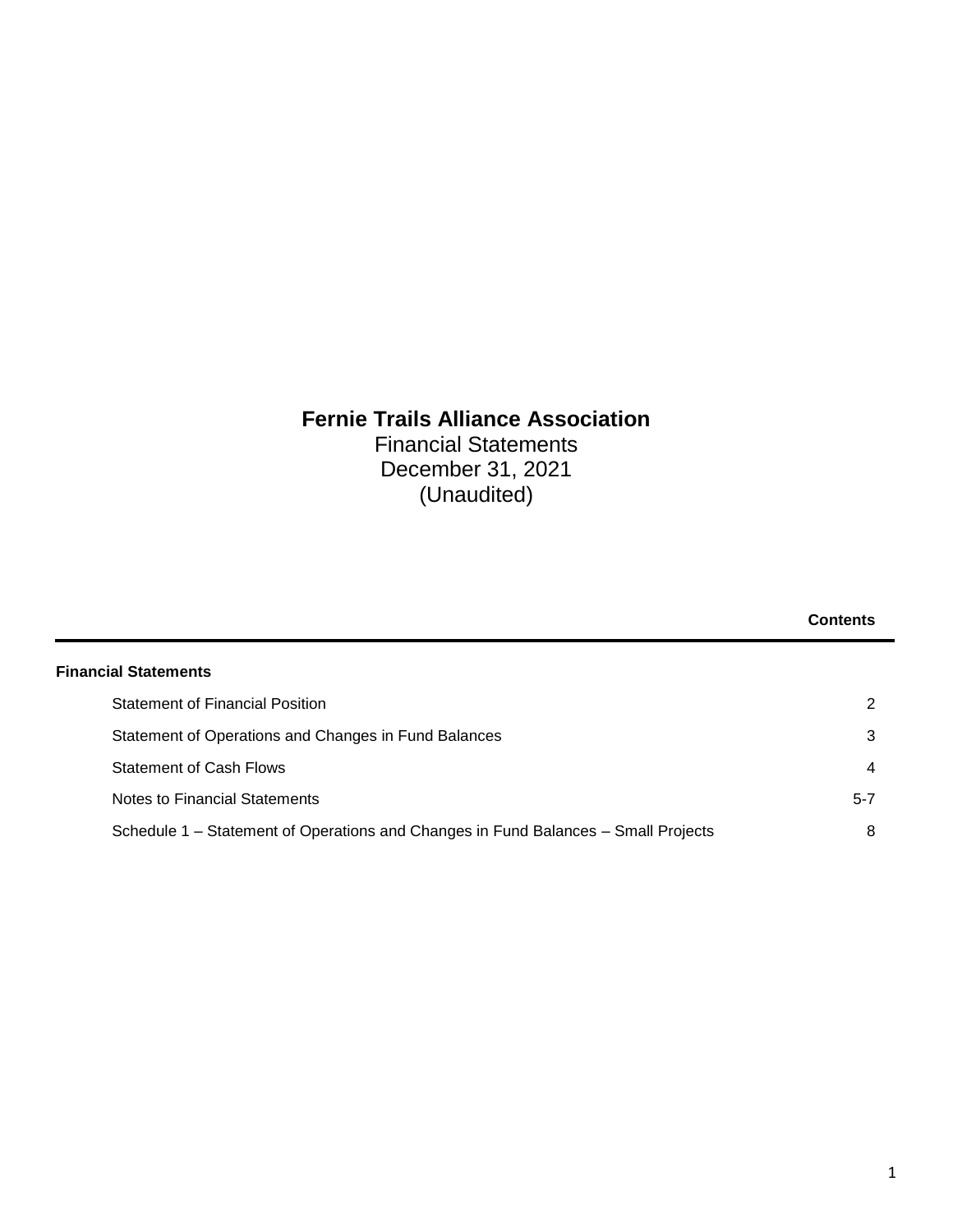## **Fernie Trails Alliance Association Statement of Financial Position As at December 31, 2021 (Unaudited)**

|                                          | Operating<br><b>Fund</b> | General<br>Maint.<br><b>Fund</b> | Other<br><b>Fund</b> | Contra/<br>Projects Trail Dogs<br><b>Fund</b> | <b>Fairy Ck</b><br>Trail<br><b>Fund</b> | <b>FVP</b><br><b>Fund</b> | Heiko's/<br>Proctor<br><b>Fund</b> | Matador/<br><b>Stupid</b><br><b>Fund</b> | <b>TGT</b><br><b>Fund</b> | <b>Trail Bldr</b><br><b>Bike</b><br><b>Fund</b> | <b>WGC</b><br><b>Fund</b> | <b>Total</b><br>2021 | <b>Total</b><br>2020 |
|------------------------------------------|--------------------------|----------------------------------|----------------------|-----------------------------------------------|-----------------------------------------|---------------------------|------------------------------------|------------------------------------------|---------------------------|-------------------------------------------------|---------------------------|----------------------|----------------------|
| <b>Assets</b>                            |                          |                                  |                      |                                               |                                         |                           |                                    |                                          |                           |                                                 |                           |                      |                      |
| <b>Current assets</b>                    |                          |                                  |                      |                                               |                                         |                           |                                    |                                          |                           |                                                 |                           |                      |                      |
| Cash                                     | 176,716                  |                                  |                      |                                               | $\overline{\phantom{a}}$                | 18,163                    | 3,096                              |                                          | 9,060                     | $\overline{a}$                                  | 7,309                     | 214,344              | 206,097              |
| Accounts receivable (note 2)             | 3,124                    |                                  | 3,095                | 3,500                                         | 376                                     |                           | 2,500                              |                                          |                           |                                                 | $\sim$                    | 12,595               | 41,634               |
| Undeposited funds                        |                          |                                  |                      |                                               |                                         |                           |                                    |                                          |                           |                                                 |                           | $\blacksquare$       | 4,500                |
| Prepaid expenses                         | 1,757                    |                                  |                      |                                               |                                         |                           |                                    |                                          |                           |                                                 |                           | 1,757                | 1,623                |
| Due from other funds (note 6)            | $\sim$                   | 706                              | 1,484                | (703)                                         | (376)                                   | $\overline{\phantom{a}}$  | (2,500)                            | $\overline{\phantom{a}}$                 | $\sim$                    | 1,032                                           | 8,268                     | 7,911                | 12,272               |
|                                          | 181,596                  | 706                              | 4,579                | 2,797                                         | $\overline{\phantom{a}}$                | 18,163                    | 3,096                              | $\bar{a}$                                | 9,060                     | 1,032                                           | 15,577                    | 236,606              | 266,126              |
| Capital assets (note 1, 3)               | 18,266                   |                                  |                      |                                               |                                         |                           |                                    |                                          |                           |                                                 | $\sim$                    | 18,266               | 20,520               |
|                                          | 199,862                  | 706                              | 4,579                | 2,797                                         | $\sim$                                  | 18,163                    | 3,096                              | $\overline{a}$                           | 9,060                     | 1,032                                           | 15,577                    | 254,872              | 286,645              |
| <b>Liabilities &amp; Fund Balances</b>   |                          |                                  |                      |                                               |                                         |                           |                                    |                                          |                           |                                                 |                           |                      |                      |
| <b>Current Liabilities</b>               |                          |                                  |                      |                                               |                                         |                           |                                    |                                          |                           |                                                 |                           |                      |                      |
| Accounts payable and accrued liabilities |                          |                                  |                      |                                               |                                         |                           |                                    |                                          |                           |                                                 | 4,944                     | 4,944                | 2,113                |
| Payroll deductions payable               | 2,192                    |                                  |                      |                                               |                                         |                           |                                    |                                          |                           |                                                 |                           | 2,192                | 1,757                |
| Deferred revenue                         | $\overline{\phantom{a}}$ |                                  |                      |                                               |                                         |                           |                                    |                                          |                           | $\overline{a}$                                  | 7,309                     | 7,309                | $\sim$               |
| Due to other funds (note 6)              | 7,911                    |                                  |                      |                                               |                                         |                           |                                    |                                          |                           | $\blacksquare$                                  | $\sim$                    | 7,911                | 12,272               |
|                                          | 10,103                   |                                  |                      |                                               |                                         |                           |                                    |                                          |                           | $\overline{\phantom{a}}$                        | 12,253                    | 22,356               | 16,142               |
| Long Term Liabilities                    |                          |                                  |                      |                                               |                                         |                           |                                    |                                          |                           |                                                 |                           |                      |                      |
| 2020 CEBA Loan                           | 30,000                   |                                  |                      |                                               |                                         |                           |                                    |                                          |                           |                                                 |                           | 30,000               | 30,000               |
| <b>Fund Balances</b>                     |                          |                                  |                      |                                               |                                         |                           |                                    |                                          |                           |                                                 |                           |                      |                      |
| Unrestricted                             | 159,759                  | ٠                                |                      |                                               |                                         |                           |                                    |                                          |                           |                                                 | $\overline{\phantom{a}}$  | 159,759              | 133,153              |
| Restricted                               | $\mathcal{L}$            | 706                              | 4,579                | 2,797                                         | $\sim$                                  | 18,163                    | 3,096                              | $\overline{\phantom{a}}$                 | 9,060                     | 1,032                                           | 3,325                     | 42,757               | 107,350              |
|                                          | 159,759                  | 706                              | 4,579                | 2,797                                         | $\overline{\phantom{a}}$                | 18,163                    | 3,096                              | $\sim$                                   | 9,060                     | 1,032                                           | 3,325                     | 202,516              | 240,503              |
|                                          | 199,862                  | 706                              | 4,579                | 2,797                                         | $\overline{\phantom{a}}$                | 18,163                    | 3,096                              | $\overline{\phantom{a}}$                 | 9,060                     | 1,032                                           | 15,577                    | 254,872              | 286,645              |

The accompanying notes and schedules are an integral parts of these financial statements.

Approved by the Board of Directors: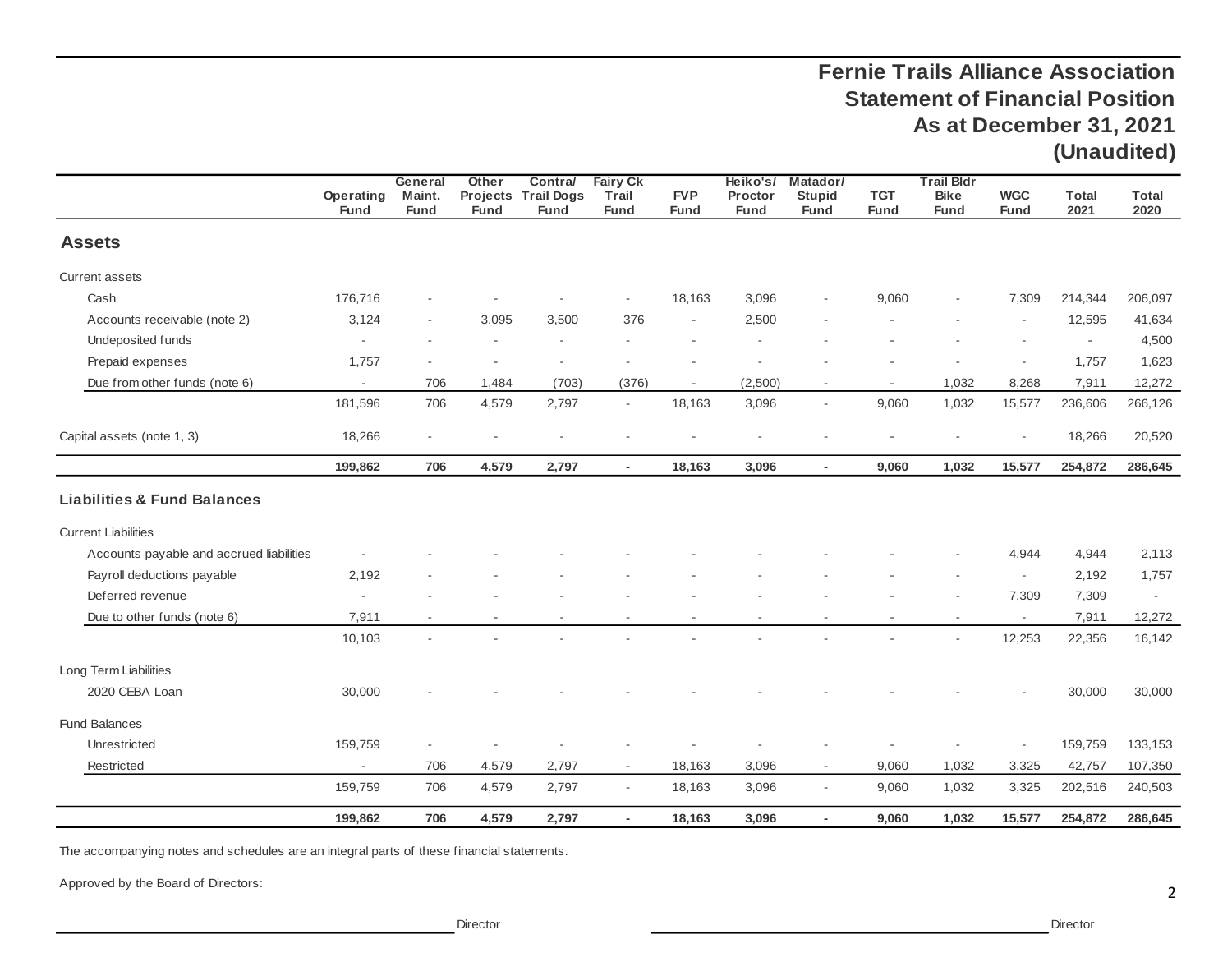## **Fernie Trails Alliance Association Statement of Operations and Changes in Fund Balances For the year ended December 31, 2021 (Unaudited)**

|                                              |                                    | General                  | Other                    | Contra/                                   | <b>Fairy Ck</b>          |                           | Heiko's/                 | Matador/                     |                          | <b>Trail Bldr</b>          |                           |                                     |                      |
|----------------------------------------------|------------------------------------|--------------------------|--------------------------|-------------------------------------------|--------------------------|---------------------------|--------------------------|------------------------------|--------------------------|----------------------------|---------------------------|-------------------------------------|----------------------|
|                                              | Operating<br><b>Fund</b>           | Maint.<br><b>Fund</b>    | <b>Fund</b>              | <b>Projects Trail Dogs</b><br><b>Fund</b> | Trail<br><b>Fund</b>     | <b>FVP</b><br><b>Fund</b> | Proctor<br><b>Fund</b>   | <b>Stupid</b><br><b>Fund</b> | TGT<br><b>Fund</b>       | <b>Bike</b><br><b>Fund</b> | <b>WGC</b><br><b>Fund</b> | <b>Total</b><br>2021                | <b>Total</b><br>2020 |
| Revenue:                                     |                                    |                          |                          |                                           |                          |                           |                          |                              |                          |                            |                           |                                     |                      |
| Donations - cash (note 1)                    | 45,476                             | $\overline{\phantom{a}}$ | 1,210                    |                                           |                          |                           |                          |                              |                          |                            |                           | 46,686                              | 48,215               |
| Fundraising                                  | 22,450                             | $\overline{\phantom{a}}$ | 1,523                    |                                           |                          |                           |                          |                              |                          |                            | $\overline{\phantom{a}}$  | 23,973                              | 2,604                |
|                                              | $\overline{\phantom{a}}$           |                          |                          |                                           | 14,010                   |                           |                          |                              | 1,989                    |                            |                           |                                     |                      |
| Grants & funding (note 1)<br><b>Interest</b> | 15                                 | 14,323                   | 18,223                   | 10,000                                    |                          |                           |                          |                              |                          |                            | 10,581                    | 69,127<br>15                        | 39,153<br>84         |
| Memberships                                  | 48,700                             |                          |                          |                                           |                          |                           |                          |                              |                          |                            |                           | 48,700                              | 8,620                |
| Other                                        |                                    |                          |                          |                                           |                          |                           |                          |                              |                          |                            |                           |                                     | 47,943               |
|                                              | 11,559<br>$\overline{\phantom{a}}$ |                          |                          |                                           |                          |                           |                          |                              |                          |                            | $\overline{\phantom{a}}$  | 11,559                              |                      |
| Sale of goods                                | 128,200                            | 14,323                   | 20,956                   | 10,000                                    | 14,010                   |                           |                          |                              | 1,989                    |                            | 10,581                    | $\overline{\phantom{a}}$<br>200,060 | 1,200<br>147,818     |
| Cost of Goods Sold                           |                                    |                          |                          |                                           |                          |                           |                          |                              |                          |                            |                           |                                     |                      |
| Vacuum Tumbler & Insulator                   |                                    |                          |                          |                                           | $\overline{\phantom{a}}$ |                           |                          |                              |                          |                            |                           |                                     | 699                  |
|                                              |                                    |                          |                          |                                           |                          |                           |                          |                              |                          |                            |                           |                                     |                      |
| Expenses:                                    |                                    |                          |                          |                                           |                          |                           |                          |                              |                          |                            |                           |                                     |                      |
| Advertising & promotion (note 5)             | 5,819                              |                          |                          |                                           |                          |                           |                          |                              |                          |                            |                           | 5,819                               | 921                  |
| Amortization                                 | 4,481                              |                          |                          |                                           |                          |                           |                          |                              |                          |                            |                           | 4,481                               | 3,554                |
| <b>Bank charges</b>                          | 1,072                              |                          |                          |                                           |                          |                           |                          |                              |                          |                            |                           | 1,072                               | 627                  |
| Contract services                            |                                    |                          | 5,969                    | 41,584                                    | 7,270                    |                           | 5,803                    | 14,760                       |                          |                            | 11,868                    | 87,255                              | 28,829               |
| Gifts to Qualified Donees                    |                                    |                          |                          |                                           |                          |                           |                          |                              |                          |                            |                           | $\overline{\phantom{a}}$            | 4,320                |
| Insurance                                    | 3,946                              |                          |                          |                                           |                          |                           |                          |                              |                          |                            |                           | 3,946                               | 2,998                |
| Licenses & memberships                       | 408                                |                          |                          |                                           |                          |                           |                          |                              |                          |                            |                           | 408                                 | 153                  |
| Office & miscellaneous (note 5)              | 7,264                              | 130                      |                          |                                           |                          |                           | 15                       |                              |                          |                            |                           | 7,410                               | 6,066                |
| Payroll                                      | 44,721                             | 22,529                   | 21,950                   | 2,569                                     | 6,283                    |                           | 3,195                    | 4,765                        | 2,628                    |                            | 228                       | 108,869                             | 59,762               |
| Professional fees                            | 1,318                              | $\overline{a}$           |                          |                                           |                          |                           |                          |                              |                          |                            |                           | 1,318                               | 4,810                |
| Revenue recovery                             | $\overline{\phantom{a}}$           | $\overline{\phantom{a}}$ | $\overline{\phantom{a}}$ |                                           |                          |                           |                          |                              |                          |                            |                           | $\overline{\phantom{a}}$            | 2,000                |
| Supplies (note 5)                            | 525                                | 6,730                    | 2,307                    | 2,000                                     | 457                      |                           | 1,161                    | 34                           | 79                       | 434                        |                           | 13,726                              | 12,007               |
| Training                                     | $\overline{\phantom{a}}$           | $\overline{a}$           | 3,745                    |                                           |                          |                           |                          |                              |                          |                            |                           | 3,745                               | 1,978                |
| Travel & vehicle                             | $\overline{\phantom{a}}$           | $\overline{\phantom{a}}$ | $\overline{\phantom{a}}$ | $\overline{\phantom{a}}$                  | $\overline{\phantom{a}}$ | $\overline{\phantom{a}}$  | $\overline{\phantom{a}}$ | $\overline{\phantom{a}}$     | $\overline{\phantom{a}}$ | $\overline{\phantom{a}}$   | $\overline{\phantom{a}}$  | $\overline{\phantom{a}}$            | 1,802                |
|                                              | 69,554                             | 29,390                   | 33,970                   | 46,153                                    | 14,010                   | $\overline{\phantom{a}}$  | 10,173                   | 19,559                       | 2,707                    | 434                        | 12,097                    | 238,047                             | 129,826              |
| Excess (deficiency) of                       |                                    |                          |                          |                                           |                          |                           |                          |                              |                          |                            |                           |                                     |                      |
| revenue over expenses                        | 58,646                             | (15,067)                 | (13, 015)                | (36, 153)                                 |                          |                           | (10, 173)                | (19, 559)                    | (717)                    | (434)                      | (1, 515)                  | (37, 987)                           | 17,293               |
| Fund balance, beginning of year              | 133,153                            | $\overline{\phantom{a}}$ | 3,889                    | 38,950                                    | $\overline{\phantom{a}}$ | 18,163                    | 13,269                   | 18,814                       | 9,778                    | 1,466                      | 3,022                     | 240,503                             | 223,211              |
| Interfund transfers                          | (32,040)                           | 15,773                   | 13,704                   | $\overline{\phantom{a}}$                  |                          | $\overline{a}$            | $\overline{\phantom{a}}$ | 745                          | $\overline{\phantom{a}}$ | $\overline{\phantom{a}}$   | 1,818                     | $\overline{\phantom{a}}$            |                      |
| Fund balances, at end of year                | 159,759                            | 706                      | 4,579                    | 2,797                                     | $\sim$                   | 18,163                    | 3,096                    | $\sim$                       | 9,060                    | 1,032                      | 3,325                     | 202,516                             | 240,503              |

The accompanying notes and schedules are an integral parts of these financial statements.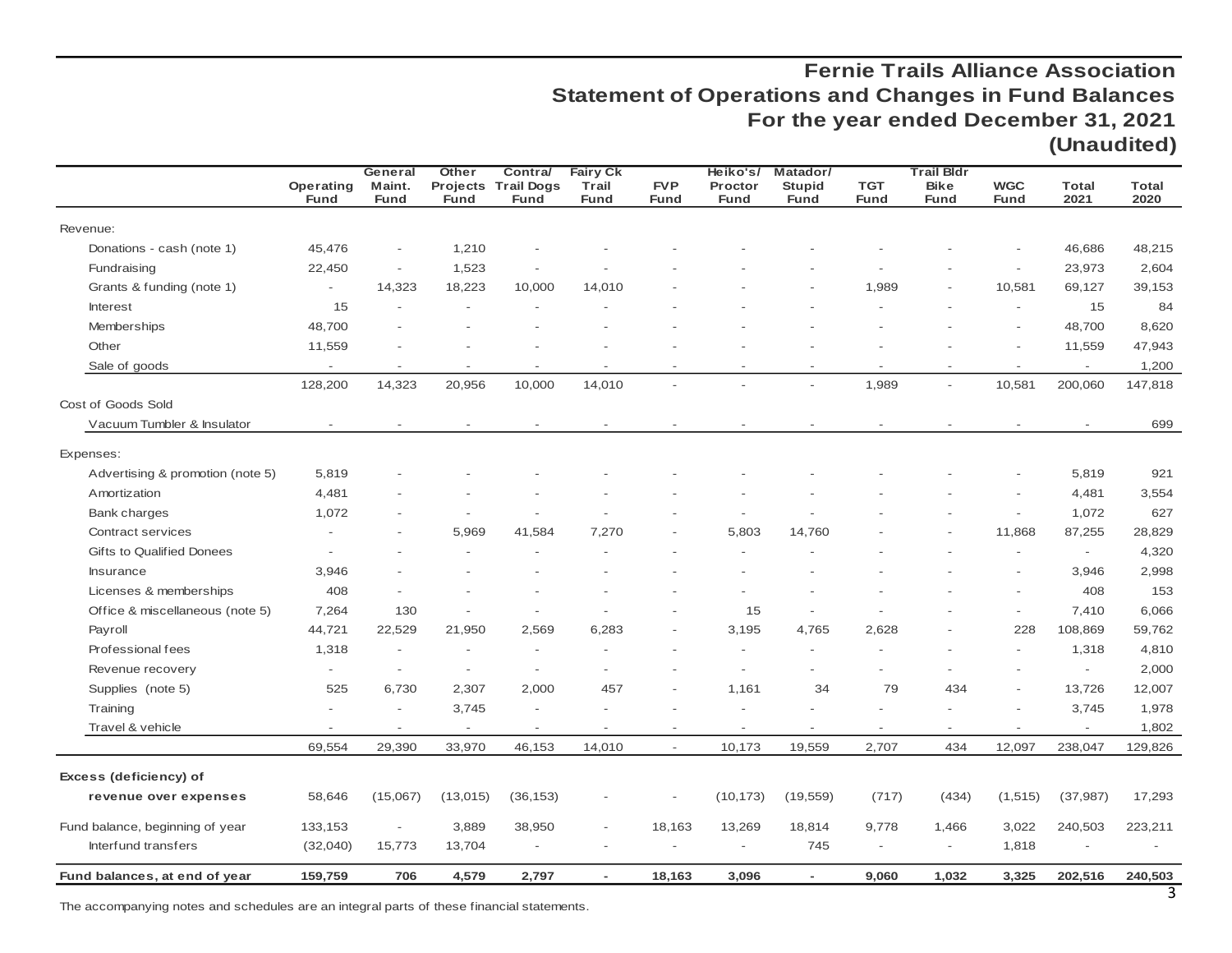## **Fernie Trails Alliance Association Statement of Cash Flows For the year ended December 31, 2021 (Unaudited)**

|                                                   |                          | General                  | Other                    | Contra/                          | <b>Fairy Ck</b>          |                           | Heiko's/                 | Matador/                     |                           | <b>Trail Bldr</b>          |                           |                      |               |
|---------------------------------------------------|--------------------------|--------------------------|--------------------------|----------------------------------|--------------------------|---------------------------|--------------------------|------------------------------|---------------------------|----------------------------|---------------------------|----------------------|---------------|
|                                                   | Operating<br><b>Fund</b> | Maint.<br><b>Fund</b>    | Projects<br><b>Fund</b>  | <b>Trail Dogs</b><br><b>Fund</b> | Trail<br><b>Fund</b>     | <b>FVP</b><br><b>Fund</b> | Proctor<br><b>Fund</b>   | <b>Stupid</b><br><b>Fund</b> | <b>TGT</b><br><b>Fund</b> | <b>Bike</b><br><b>Fund</b> | <b>WGC</b><br><b>Fund</b> | <b>Total</b><br>2021 | Total<br>2020 |
| Cash provided by (used in):                       |                          |                          |                          |                                  |                          |                           |                          |                              |                           |                            |                           |                      |               |
| Operating activities:                             |                          |                          |                          |                                  |                          |                           |                          |                              |                           |                            |                           |                      |               |
| Excess (deficiency) of revenue over expenses      | 58,646                   | (15,067)                 | (13,015)                 | (36, 153)                        |                          |                           | (10, 173)                | (19, 559)                    | (717)                     | (434)                      | (1,515)                   | (37, 987)            | 17,293        |
| Items not involving cash:                         |                          |                          |                          |                                  |                          |                           |                          |                              |                           |                            |                           |                      |               |
| Amortization                                      | 4,481                    |                          |                          |                                  |                          |                           |                          |                              |                           |                            |                           | 4,481                | 3,554         |
| Changes in non cash operating w orking capital:   |                          |                          |                          |                                  |                          |                           |                          |                              |                           |                            |                           |                      |               |
| Decrease (increase) in accounts receivable        | 32,366                   |                          | (3,095)                  |                                  | (376)                    | 144                       |                          |                              |                           |                            |                           | 29,039               | 42,726        |
| Decrease (increase) in prepaid expenses           | (134)                    |                          |                          |                                  |                          |                           |                          |                              |                           |                            |                           | (134)                | (863)         |
| Decrease (increase) in inventory                  |                          |                          |                          |                                  |                          |                           |                          |                              |                           |                            |                           | $\sim$               | 699           |
| Increase (decrease) in accounts payable           | (28)                     |                          | (100)                    |                                  |                          |                           |                          |                              |                           |                            | 2,959                     | 2,831                | (1, 293)      |
| Increase (decrease) in payroll deductions payable | 435                      |                          |                          |                                  |                          |                           |                          |                              |                           |                            | $\sim$                    | 435                  | 421           |
| Increase (decrease) in deferred revenue           |                          |                          |                          |                                  |                          |                           |                          |                              |                           |                            | 7,309                     | 7,309                |               |
| Increase (decrease) in amounts due                |                          |                          |                          |                                  |                          |                           |                          |                              |                           |                            |                           |                      |               |
| to/from other funds                               | (36, 401)                | 15,067                   | 16,070                   | 2,653                            | 376                      | $\sim$                    | 2,500                    | 745                          | $\sim$                    | 434                        | (1, 443)                  | $\sim$               |               |
|                                                   | 59,365                   | $\blacksquare$           | (140)                    | (33,500)                         | $\blacksquare$           | 144                       | (7,673)                  | (18, 814)                    | (717)                     | $\blacksquare$             | 7,309                     | 5,974                | 62,537        |
| Investing activities:                             |                          |                          |                          |                                  |                          |                           |                          |                              |                           |                            |                           |                      |               |
| Purchase/disposal of capital assets               | (2, 227)                 |                          |                          |                                  |                          |                           |                          |                              |                           |                            | $\overline{\phantom{a}}$  | (2,227)              | (13, 422)     |
|                                                   | (2, 227)                 |                          |                          |                                  |                          |                           |                          |                              |                           |                            |                           | (2, 227)             | (13, 422)     |
| Financing activities:                             |                          |                          |                          |                                  |                          |                           |                          |                              |                           |                            |                           |                      |               |
| Long term borrow ings                             | $\overline{\phantom{a}}$ |                          |                          |                                  |                          |                           |                          |                              |                           |                            |                           |                      | 30,000        |
|                                                   | $\overline{\phantom{a}}$ | $\overline{\phantom{a}}$ | $\overline{\phantom{a}}$ | $\blacksquare$                   | $\overline{\phantom{a}}$ |                           | $\overline{\phantom{a}}$ | $\blacksquare$               | $\blacksquare$            | $\blacksquare$             | $\overline{\phantom{a}}$  | $\sim$               | 30,000        |
| Increase (decrease) in cash for the year          | 57,138                   |                          | (140)                    | (33,500)                         |                          | 144                       | (7,673)                  | (18, 814)                    | (717)                     |                            | 7,309                     | 3,747                | 79,115        |
| Cash beginning of year                            | 119,577                  |                          | 140                      | 33,500                           |                          | 18,019                    | 10,769                   | 18,814                       | 9,778                     |                            |                           | 210,597              | 131,482       |
| Cash, end of year                                 | 176,716                  | $\blacksquare$           |                          |                                  | $\sim$                   | 18,163                    | 3,096                    | $\overline{a}$               | 9,060                     | $\blacksquare$             | 7,309                     | 214,344              | 210,597       |
| Represented by:                                   |                          |                          |                          |                                  |                          |                           |                          |                              |                           |                            |                           |                      |               |
| Cash                                              | 176,716                  |                          |                          |                                  |                          | 18,163                    | 3,096                    |                              | 9,060                     |                            | 7,309                     | 214,344              | 206,097       |
| Undeposited funds                                 |                          |                          |                          |                                  |                          |                           | $\overline{\phantom{a}}$ | $\overline{\phantom{a}}$     |                           | $\overline{\phantom{a}}$   |                           |                      | 4,500         |
|                                                   | 176,716                  | $\overline{a}$           |                          |                                  |                          | 18,163                    | 3,096                    | $\blacksquare$               | 9,060                     | $\overline{\phantom{a}}$   | 7,309                     | 214,344              | 210,597       |

The accompanying notes and schedules are an integral parts of these financial statements.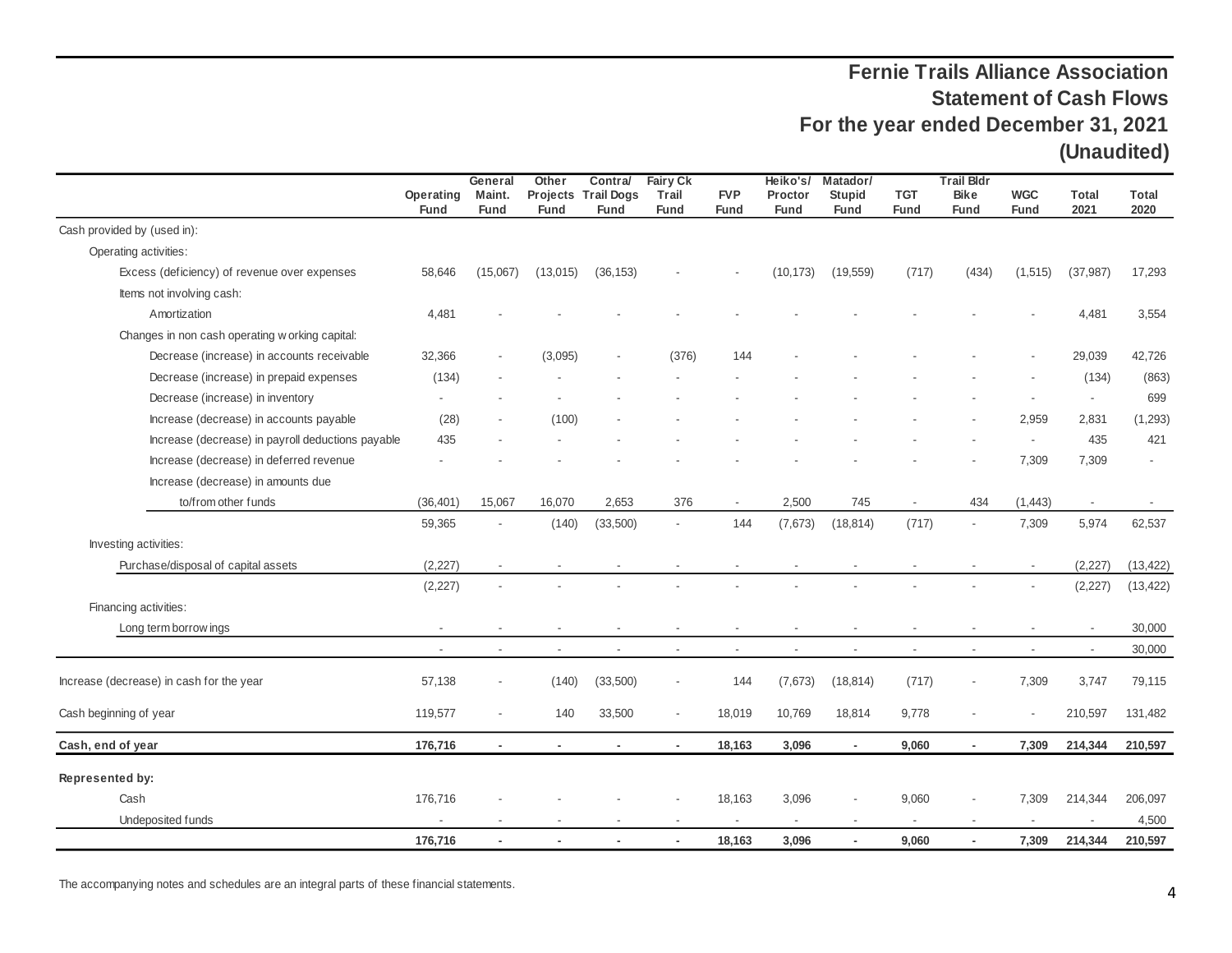The Fernie Trails Alliance Association (the "FTA") is a registered charity under the Income Tax Act and is incorporated under the Society Act (British Columbia) as a not for profit organization. The primary purpose of the FTA is to develop, maintain and enhance a human-powered trail network in the Fernie area. Being a registered charity under the Income Tax Act and, the FTA is exempt from income tax and may issue income tax receipts to donors.

### **1. Significant Accounting Policies**

The financial statements of the FTA have been prepared by management in accordance with Canadian accounting standards for not-for-profit organizations and include the following significant accounting policies:

| <b>Fund Accounting</b>     | In order to ensure observance of the limitations and restrictions placed on the use of<br>resources available to the FTA, the accounts of the FTA are maintained in accordance<br>with the principles of fund accounting. Accordingly, resources are classified for<br>accounting and reporting purposes into funds. These funds are held in accordance<br>with the objectives specified by donors, grant providers or in accordance with directives<br>issued by the Board of Directors. Transfers between the funds are made when it is<br>considered appropriate and authorized by the Board of Directors. |
|----------------------------|---------------------------------------------------------------------------------------------------------------------------------------------------------------------------------------------------------------------------------------------------------------------------------------------------------------------------------------------------------------------------------------------------------------------------------------------------------------------------------------------------------------------------------------------------------------------------------------------------------------|
|                            | The Operating Fund accounts for the FTA's general and administrative activities, The<br>Operating Fund reports unrestricted resources available for immediate purposes for<br>which there are no restrictions attached by the donor, grant provider or Board of<br>Directors.                                                                                                                                                                                                                                                                                                                                 |
|                            | The Named funds account for the "projects" undertaken by the FTA and report<br>revenues which have a specific purpose as specified by the donors, grant provider or<br>Board of Directors, and disbursements expended for these specific purposes. It also<br>includes internal resources transferred by the Board of Directors to meet "project"<br>objectives (FTA pledge) or to transfer "project" objective assets, after purchase, to the<br>general Operating Fund.                                                                                                                                     |
| Cash                       | Cash as disclosed on the Statement of Financial Position consists of cash on hand and<br>cash with banks.                                                                                                                                                                                                                                                                                                                                                                                                                                                                                                     |
| <b>Capital Assets</b>      | Purchased tangible capital assets are recorded at cost. Expenditures for repairs and<br>maintenance are expensed as incurred. Amortization is recorded on a declining<br>balance basis over the estimated life of the capital asset.                                                                                                                                                                                                                                                                                                                                                                          |
|                            | <b>Computer Equipment</b><br>55%<br><b>Tools and Equipment</b><br>20%                                                                                                                                                                                                                                                                                                                                                                                                                                                                                                                                         |
| <b>Revenue Recognition</b> | The FTA follows the restricted fund method of accounting for contributions. Restricted<br>contributions are recognized as revenue in the appropriate restricted fund when<br>received or receivable.                                                                                                                                                                                                                                                                                                                                                                                                          |
|                            | Unrestricted contributions are recognized as revenue of the Operating Fund in the year<br>received or receivable, if the amount to be received can be reasonably estimated and<br>collection is reasonably assured.                                                                                                                                                                                                                                                                                                                                                                                           |
|                            | Grants are recognized as earned in the period and project/fund for which funding is<br>received.                                                                                                                                                                                                                                                                                                                                                                                                                                                                                                              |
|                            | Revenue from interest is recorded when received.                                                                                                                                                                                                                                                                                                                                                                                                                                                                                                                                                              |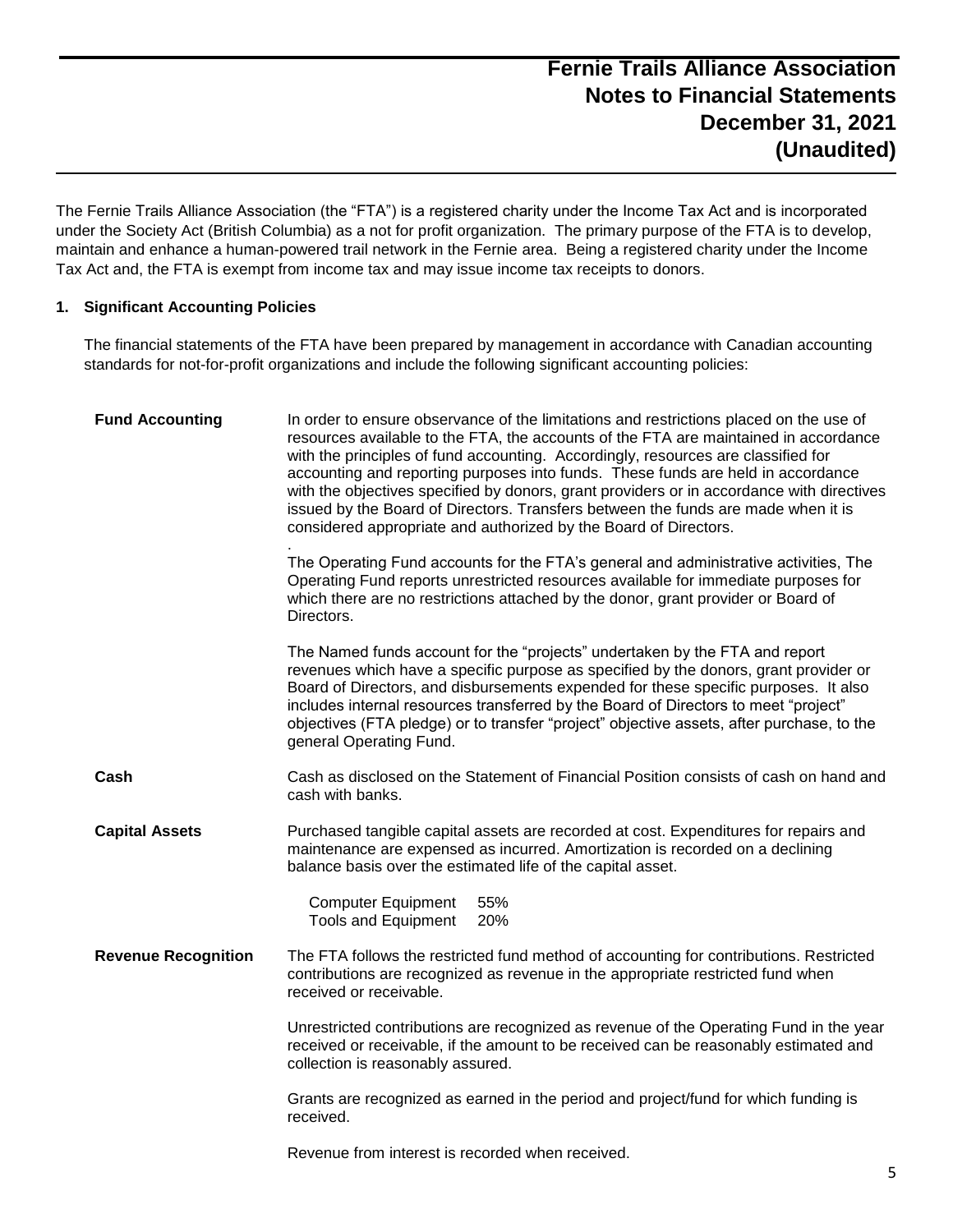# **Fernie Trails Alliance Association Notes to Financial Statements December 31, 2021 (Unaudited)**

| <b>Donations in kind</b>     | During the year, the FTA received gifts in kind of goods and services. Although these<br>donations are an integral part of the FTA's operating activities, their value is difficult to<br>determine. Contributed assets, materials and services which are used in the normal<br>course of the FTA's operations and would otherwise have been purchased are<br>recorded at their fair value at the date of contribution if fair value can be reasonably<br>estimated. Otherwise where a value cannot be determined the amounts related<br>thereto are not reflected in the financial statements. |
|------------------------------|-------------------------------------------------------------------------------------------------------------------------------------------------------------------------------------------------------------------------------------------------------------------------------------------------------------------------------------------------------------------------------------------------------------------------------------------------------------------------------------------------------------------------------------------------------------------------------------------------|
| Use of Estimates             | The preparation of financial statements in conformity with Canadian accounting<br>standards for not-for-profit organizations requires management to make estimates and<br>assumptions that affect the reported amounts of assets and liabilities at the date of the<br>financial statements, and the reported amounts of revenue and expenses during the<br>reporting period. Actual results could differ from management's best estimate as<br>additional information becomes available in the future.                                                                                         |
| <b>Financial Instruments</b> | The FTA's financial instruments are recorded at cost. Management is not aware of any<br>significant risks that would result in a change of value to the FTA's financial assets and<br>liabilities.                                                                                                                                                                                                                                                                                                                                                                                              |

### **2. Accounts Receivable**

|                                   |    | 2021   | 2020   |
|-----------------------------------|----|--------|--------|
| Grants receivable                 | \$ | 9,471  | 6,000  |
| Government receivable (GST)       |    | 2,471  | 1,441  |
| Government receivable (2020 CEWS) |    |        | 33,849 |
| Other accounts receivable         |    | 653    | 344    |
|                                   | S  | 12.595 | 41,634 |

### **3. Capital Assets**

|                                           |                     | 2020                               |     |               |                             |
|-------------------------------------------|---------------------|------------------------------------|-----|---------------|-----------------------------|
|                                           | Cost                | <b>Accumulated</b><br>Amortization |     | Cost          | Accumulated<br>Amortization |
| Computer equipment<br>Tools and equipment | \$<br>465<br>29,701 | \$<br>313<br>11,587                | -\$ | 465<br>27,742 | \$<br>128<br>7,559          |
|                                           | \$<br>30,166        | \$<br>11,900                       |     | 28,207        | 7,687                       |
| Net book value                            |                     | \$<br>18,266                       |     |               | \$<br>20,520                |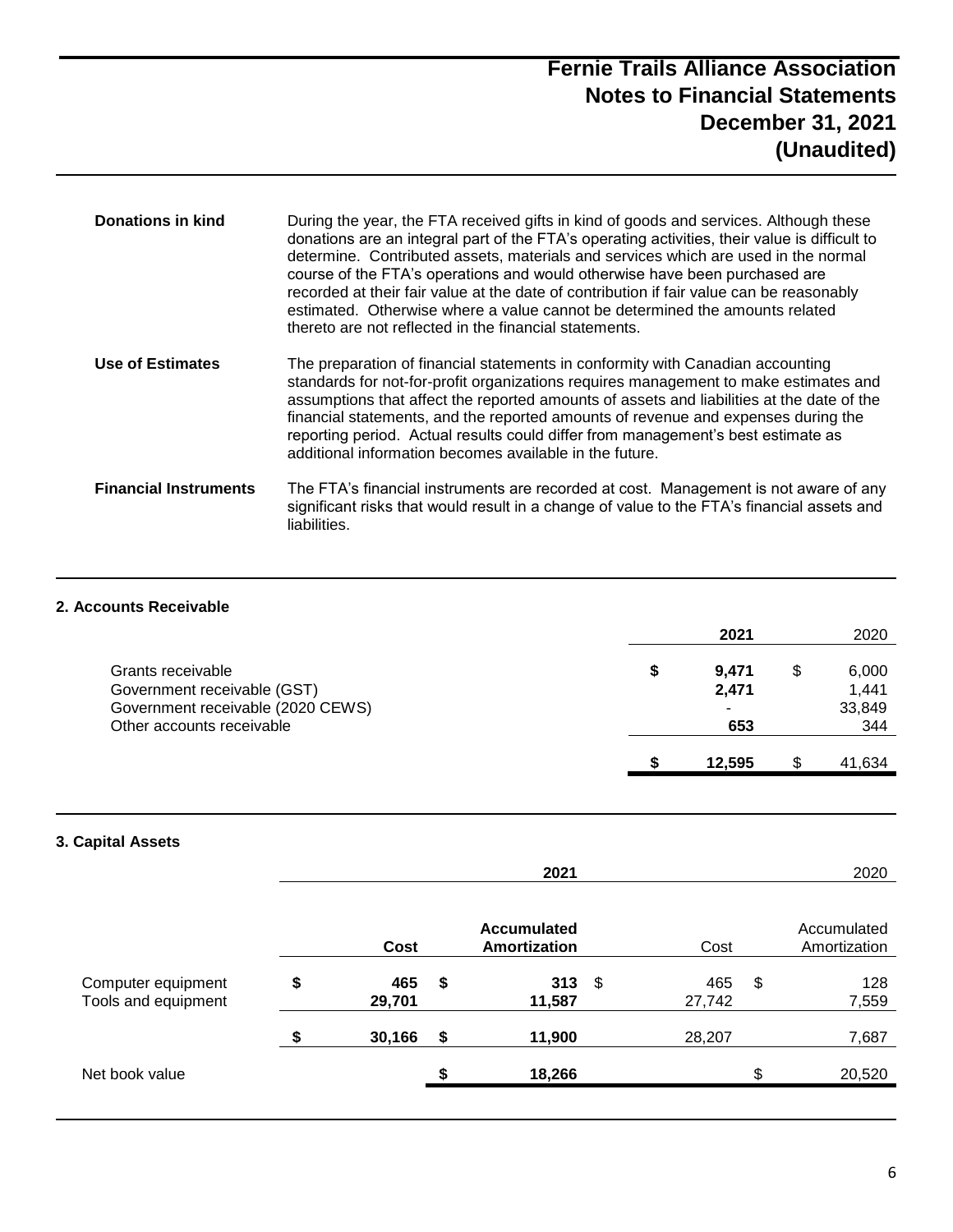#### **4. In-Kind Contributions and Expenses**

The work of the FTA is significantly dependent upon the voluntary services of members and on the donations of materials and services of supporters. Management has determined the value of contributions in-kind to be \$0 (2020 - \$ 0). This amount has been recorded as revenue and is included in supplies expenses in these financial statements.

### **5. Non-arm's length transactions**

Includes \$6,302 paid to non-arm's length entities controlled by a Director.

#### **6. Interfund amounts**

Amounts owing to and from other funds are non-interest bearing and unsecured, with no specific terms for repayment.